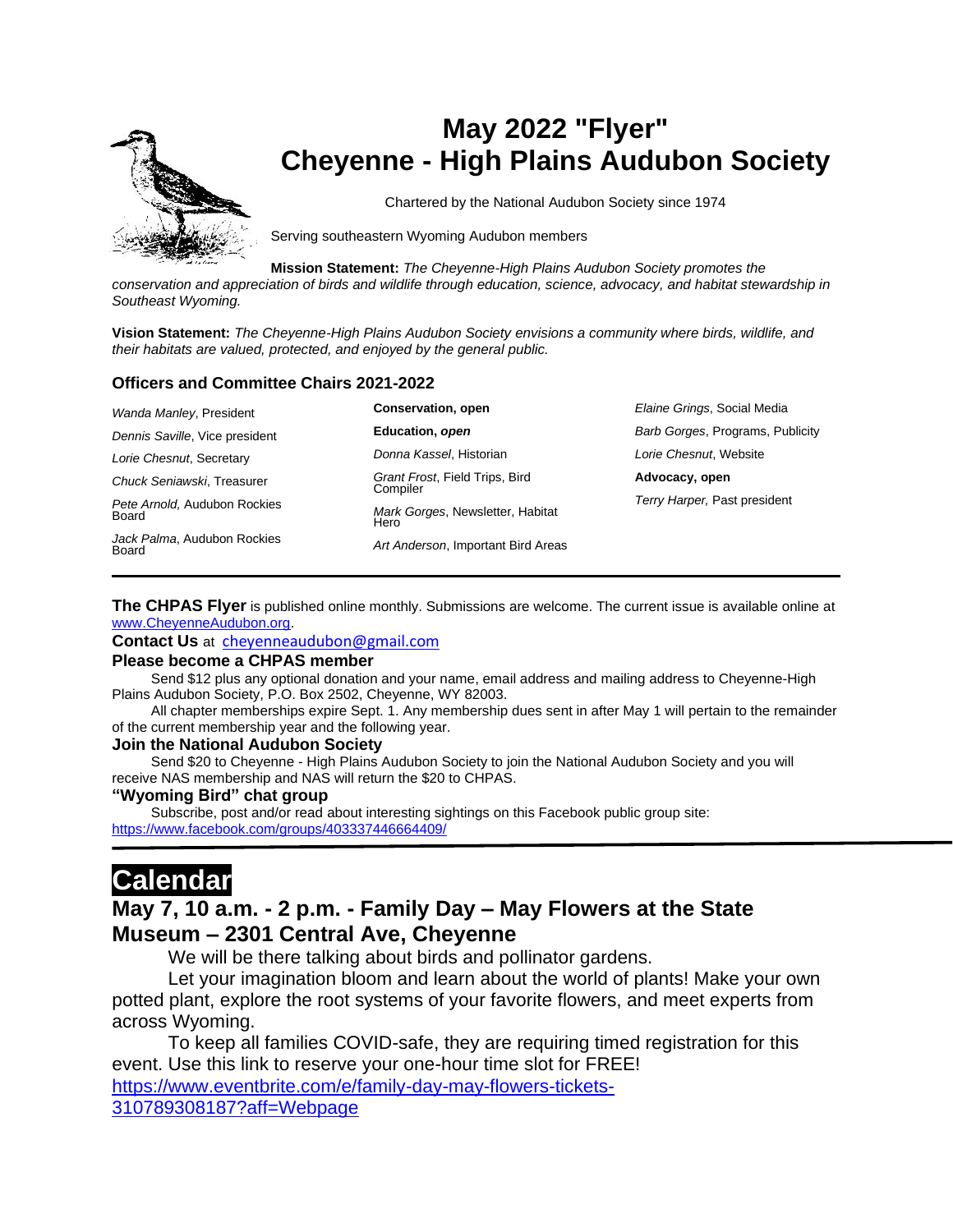## **May 21, 6:30 a.m. – Annual Cheyenne Big Day Bird Count**

Starting at Lions Park, we will cover birding hot spots throughout the Cheyenne area. **If you want to join us later than 6:30 a.m., please call Mark, 307-287-4953, to get a location update.** We also encourage people to report all bird sightings during the 24-hour period beginning at midnight on the free app at **eBird.org**. The middle of May is the high point of the spring migration of birds to their nesting areas from their winter homes.

We will leave from the Lions Park parking lot between the Children's Village at the Cheyenne Botanic Gardens and the picnic shelter to hike around the park for about an hour or two. We will then head to the Wyoming Hereford Ranch. At about lunch time we will head out to the Agricultural Research Station and the Arboretum west of the Air Force Base.

Bring a lunch or pick one up on the way; bring water and dress for variable weather. Everyone, no matter what your birding skills, is invited. Bring binoculars if you have them. The more eyes we have, the more birds we will see. We may finish the planned routes by 3 p.m. However, you may join us for as long as you wish and leave when you need to.



*Brown Trasher, one of the spring migrants from last year by Mark Gorges*

**We will have a Tally Party/pot luck at Barb & Mark's house on Sunday, May 22 at 5 p.m.** Come and you can add the species that you saw on Saturday to our list of birds found in Cheyenne on the Big Day Bird Count. Bring your favorite dish to share; iced tea will be provided.

## **May 22, 1-3 p.m. – Greenway Cleanup**

Cheyenne Audubon is hosting a Greenway cleanup event, Sunday, May 22nd. The public is invited to help. The starting location is the parking lot adjacent to the intersection of Van Buren Avenue and Laramie Street (just north of East Lincolnway and east of its intersection with Pershing Blvd.). Work will proceed to the north along Dry Creek.

Trash bags and light-weight gloves will be provided. Participants should wear sturdy footwear (preferably waterproof) and heavy gloves and bring rakes and hoes, if available, for fishing trash out of the creek.

### **May 24, 6:30 p.m. – Board Meeting**

Contact Wanda Manley, [cheyenneaudubon@gmail.com,](mailto:cheyenneaudubon@gmail.com) if you would like to participate in helping to plan chapter activities.

### **May 27, 7:00 a.m. – Country Club Bird Survey**

Contact Chuck Seniawski to take part or to be on his email notice list: 307-638-6519 or [chuckski@aol.com.](mailto:chuckski@aol.com) The count will start in the County Clubhouse's main parking lot.

## **June 10-12 – 2022 Wyoming BioBlitz at Guernsey State Park**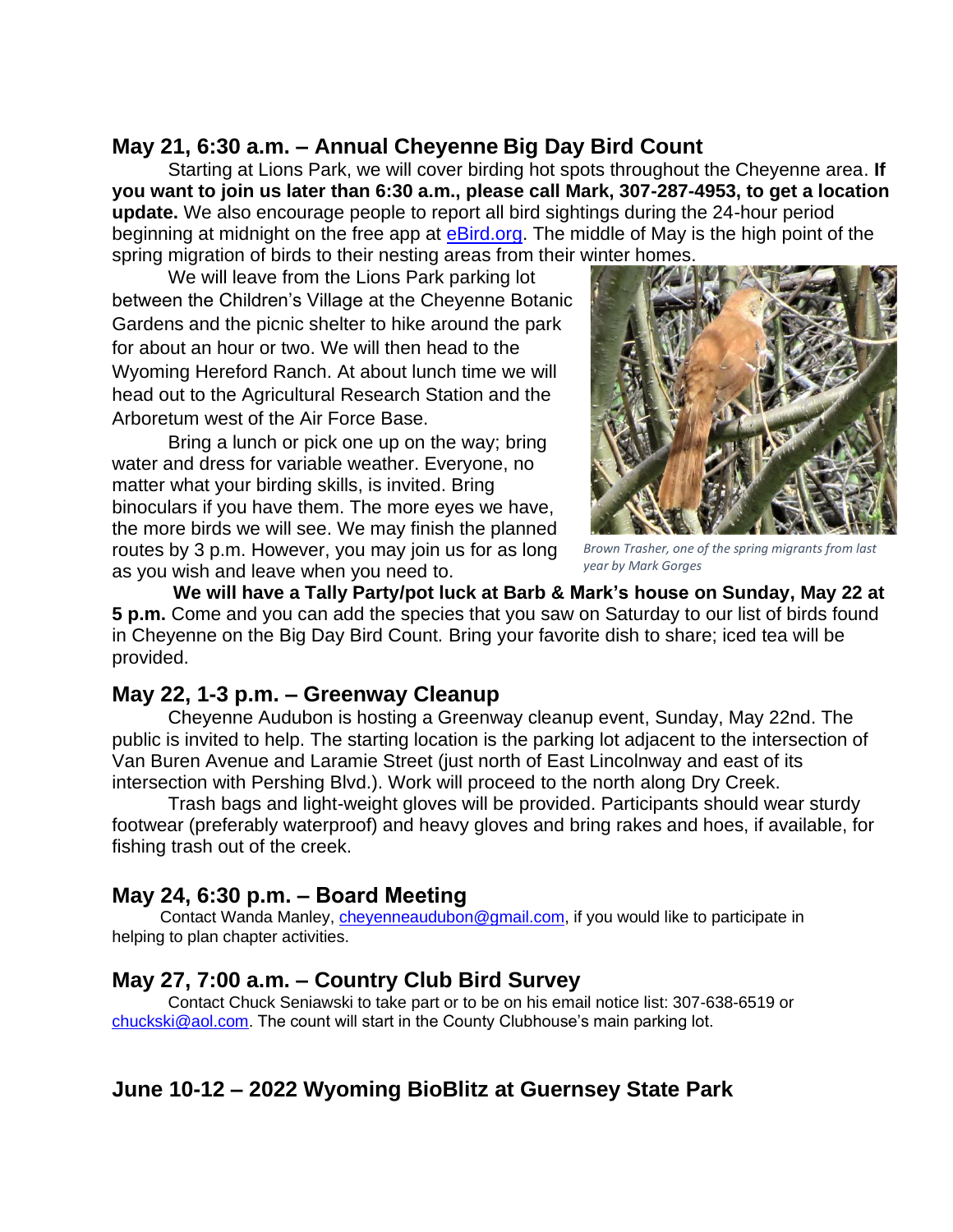Join Audubon Rockies (one of the co-sponsors of the BioBlitz) at Guernsey State Park this year to discover this Wyoming gem, survey wildlife, and have a blast with your family and friends! Registration information below.

The Wyoming BioBlitz is a one-of-a-kind opportunity for families, students, and all nature-lovers to learn about plants and wildlife and help scientists survey them. During this weekend-long event, participants will team up with biologists to search for and document as many plants and animals as possible at Guernsey State Park.

For more information and the full schedule go to: <https://rockies.audubon.org/naturalist/wyoming-bioblitz>

# **Chapter News**



#### **Chapter President's message**

Greetings Everyone,

Whew, it's May, finally! April was in like a lion, and out like a lion and no April showers for May flowers. The long-range forecast looks to be dry and windy well into the summer. No significant change in the La Nina pattern in the near future. I think we're all getting tired of the wind. Have you seen the trash in the fence along I-80? That mess alone is reason enough for requiring biodegradable bags.

A quick update on the Native Prairie Islands Project: if you recall, ChangeX awarded CHPAS money to buy a pull behind (4 wheeler or lawn tractor) seeder and native wildflower seed for the Laramie County Conservation District to distribute to the owners of newly subdivided ranchettes in Laramie County. We are happy to say the seeder has arrived and has been working every day.

Our involvement in this project is to slow the spread of invasive plant species in the county, particularly toadflax and cheatgrass, and provide a seedbank of native species that will hopefully spread to adjacent acreages, providing habitat for all sorts of pollinators, birds, and other animals.

With that project in mind, it is imperative that we STOP MOWING THE PRAIRIE. It is the same thing as massive overgrazing with livestock. If the native grasses are not allowed to

*Wanda, far right, with the new seeder.*

complete their life cycle, they will die out and cheatgrass will move in, and cheatgrass is extremely flammable. Even in the height of summer, native grasses will be green at the base, indicating some moisture in the plant. But cheatgrass will dry off to the ground, making it very flammable.

If you are unsure of what to do with your piece of the prairie, please email me at our chapter address, [Cheyenneaudubon@gmail.com.](Cheyenneaudubon@gmail.com) I'm happy to come and look at your situation and I know several other talented land managers in the county who would also help you understand the ecology of your place. In the meantime, walk your property and see what the plants are already doing. If you are not an acreage owner, take a stroll on state or federal land and connect with nature.

Wanda, CHPAS President

*Cheyenne - High Plains Audubon Society logo, Mountain Plover, drawn by Michelle LaGory.*

#### **April Program Recap – Sage Grouse update**

By Barb Gorges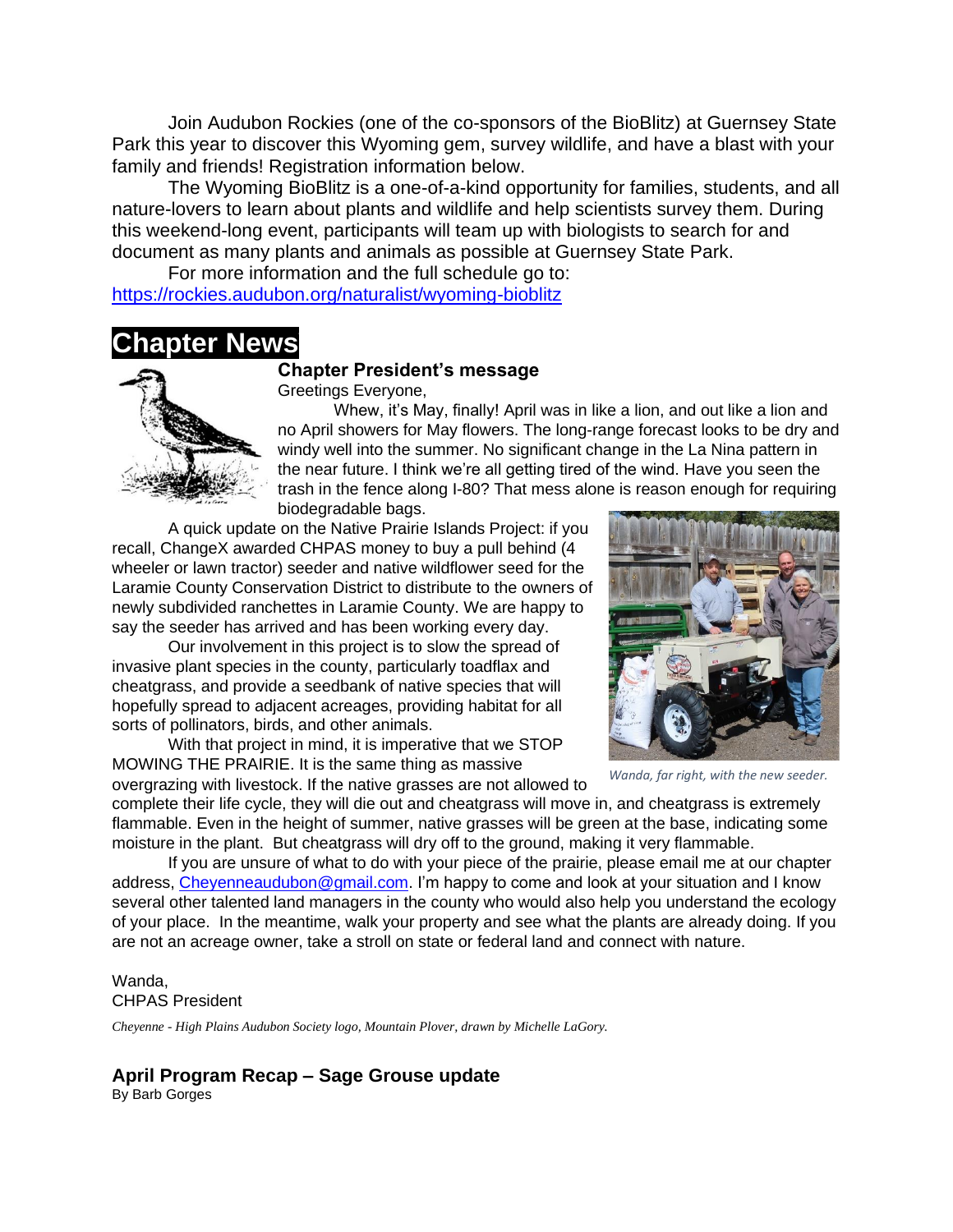Daly Edmunds, Audubon Rockies director of policy and outreach, gave us an overview of the life and times of the Greater Sage-Grouse. She reminded us that 38 percent of them live in Wyoming and they are dependent on sagebrush. They gain weight in winter eating sagebrush!

Daly also reviewed the history of sage grouse conservation, including the first report of concern by state agencies in 1953 and the 2015 management plan that kept them from being listed as threatened or endangered species.

However, since 2015 there has been a 40 percent decline in the sage grouse population. With the change in federal administration in 2016, there were 10 times as many acres leased for oil and gas production on priority sage grouse habitat. The current administration is reducing the number of acres the Bureau of Land Management is offering in priority habitat for the June lease sale. In Wyoming there are already 9 million acres leased and 5 million acres developed, said Daly.

CHPAS member Vicki Herren, retired sage grouse coordinator for BLM, is working as a consultant on the "Greater Sage-Grouse Plan Implementation Monitoring Report." It is expected to be out this summer. In addition to disruption of habitat by oil and gas and other development, the change in wildfire frequency and intensity (more of both due to climate change) means sagebrush can be converted to invasive plants like cheatgrass, which cannot feed or shelter sage grouse.

Daly told us that our letters to agencies supporting sage grouse do make a difference. They act as a barometer of interest for politicians. The recent call for sage grouse comments that ended in February gathered 24,000 form letters, 1900 substantive letters and 260 unique letters.

It is difficult to keep up with the public comment periods for various issues. It is best to sign up for notices from your favorite conservation organization. Even if you only have time to click on the form letter, it's a vote for what's important to you. You can subscribe to Audubon's Action Alerts here: [https://rockies.audubon.org/get-involved/advocacy.](https://rockies.audubon.org/get-involved/advocacy)

# **Education and Conservation**

#### **Chapter Grants**

For information on our chapter education and conservation grants, see our chapter website at: [www.cheyenneaudubon.org.](http://www.cheyenneaudubon.org/)

# **Habitat Hero**



#### **Habitat Hero Garden at the Cheyenne Botanic Gardens** By Mark Gorges

In April the Habitat Hero Committee and other volunteers put in a little over 20 hours cutting down the dried stalks from last year's growth and chopping it all up for mulch. The standing brown vegetation helped collect and hold what meager snows we had last season.

Because of the dry weather the daffodils and tulips have been struggling. But the grape hyacinth looks good. There are a lot of green sprouts coming back from last year and seedlings coming up from the plants that went to seed last year.

Watch for what happens as they grow.

## **Bird News Bird Migration Maps**

This is migration season for birds heading north to their summer breeding grounds. Here is a fun activity. To see near real time maps of bird migration in North America go to the map at <https://birdcast.info/migration-tools/live-migration-maps/>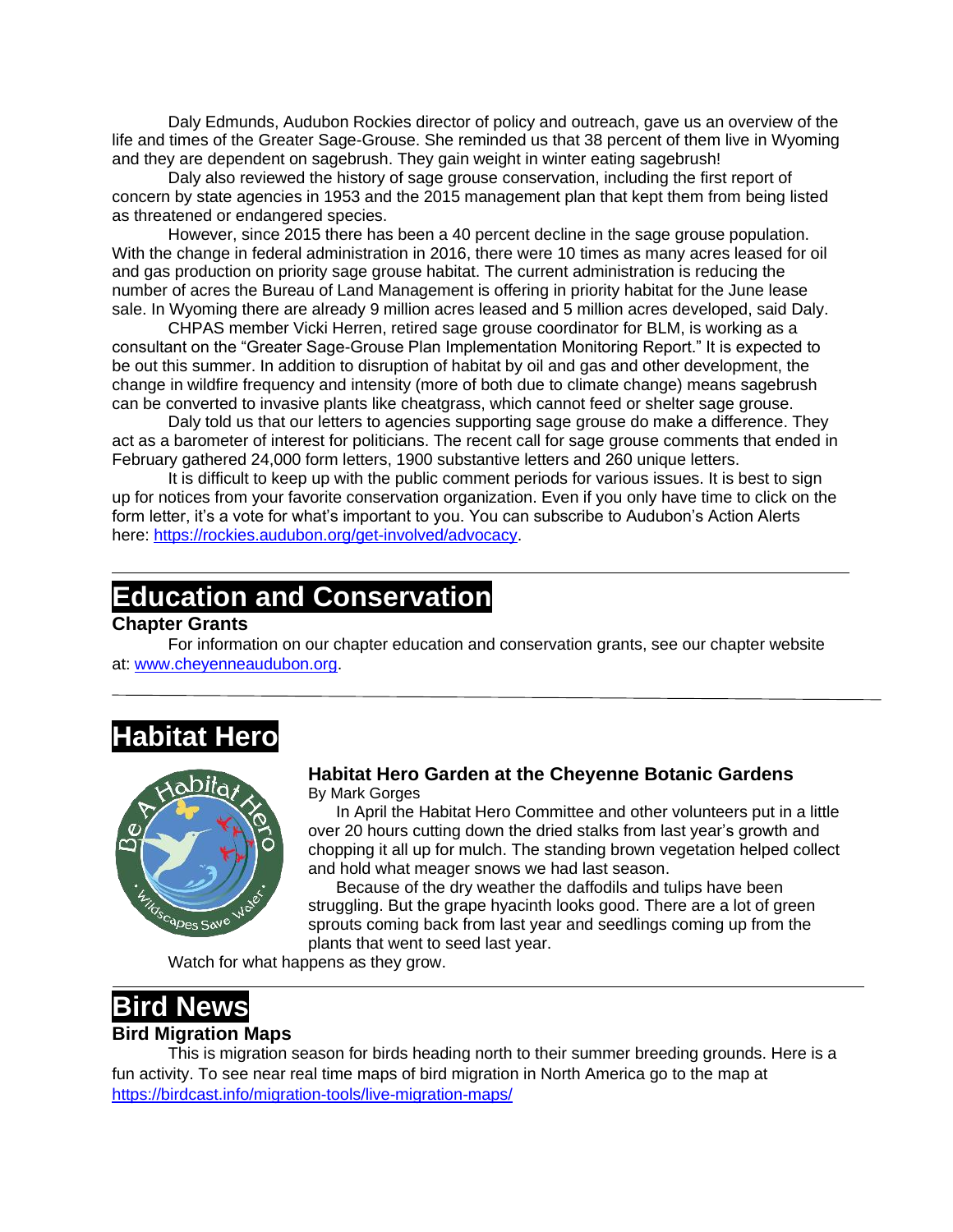### **May 14 – World Migratory Bird Day and Global Big Day**

Be a part of birding's biggest team! Global Big Day is an annual celebration of the birds around you. No matter where you are, join us virtually on 14 May, help celebrate World Migratory Bird Day, and share the birds you find with eBird.

Participating is easy—you can even be part of Global Big Day from home. If you can spare 5 or 10 minutes, report your bird observations to eBird online or with the free eBird Mobile app. If you have more time, submit several checklists of birds throughout the day. You never know what you might spot. Your observations help scientists better understand global bird populations through products like animated abundance maps brought to you by eBird Science.

Last year, Global Big Day brought birders together virtually from more countries than ever before. More than 51,000 people from 192 countries submitted 134,000 checklists with eBird, setting four new world records for a single day of birding. Will you help surpass last year's records? How ever you choose to participate, please always put safety first and follow local guidelines.

For more information go to:<https://ebird.org/news/global-big-day-2022>

#### **May 15-22 - Audubon Rockies Birdathon**

*From Audubon Rockies*

We hope you'll be able to join us for the Birdathon and maybe bring a friend or two! Have you [registered](https://click.everyaction.com/k/44618339/342381782/-690263592?nvep=ew0KICAiVGVuYW50VXJpIjogIm5ncHZhbjovL3Zhbi9UU00vVFNNQVUvMS81OTEwMiIsDQogICJEaXN0cmlidXRpb25VbmlxdWVJZCI6ICI5MDE5YzgxZS00M2M2LWVjMTEtOTk3ZS0yODE4NzhiODNkOGEiLA0KICAiRW1haWxBZGRyZXNzIjogImF1ZHVib24uaGFiaXRhdGhlcm9AZ21haWwuY29tIg0KfQ%3D%3D&hmac=wyu45lKnwsiJps84DLXYJB7bQJUg2H0QKGYtG83autI=&emci=d7af4134-e6c4-ec11-997e-281878b83d8a&emdi=9019c81e-43c6-ec11-997e-281878b83d8a&ceid=728584) yet? We'll be counting birds for a cause for one full week in May to raise money for our conservation efforts in Colorado, Wyoming, and Utah. Birdathon is our most fun and engaging fundraiser of the year. You can participate in one of three ways—and for those who are ambitious, you can do all three!

- 1. Register yourself as a participant and invite your friends, family, and network to support your efforts to see as many bird species as you can between May 15-22.
- 2. Create or join a team!
- 3. Support a staff member or friend in their efforts by donating to their page.

There's no better time than spring migration to get out and experience the joy of birds and help to protect them and the places they need. Mark your calendar, grab your binoculars, load the Audubon app on your phone, and get ready for Birdathon 2022! Learn more and register now at [https://p2p.onecause.com/audubonbirdathon/event/audubon-rockies.](https://p2p.onecause.com/audubonbirdathon/event/audubon-rockies) It'll be here before you can say "Mountain Bluebird."

 If you are unable to participate in Birdathon but would still like to support birds in the Rockies region, you can also make a donation at the registration site above.

### **April 15 – Report: Sharp-tailed Grouse Lek Viewing**

by Mark Gorges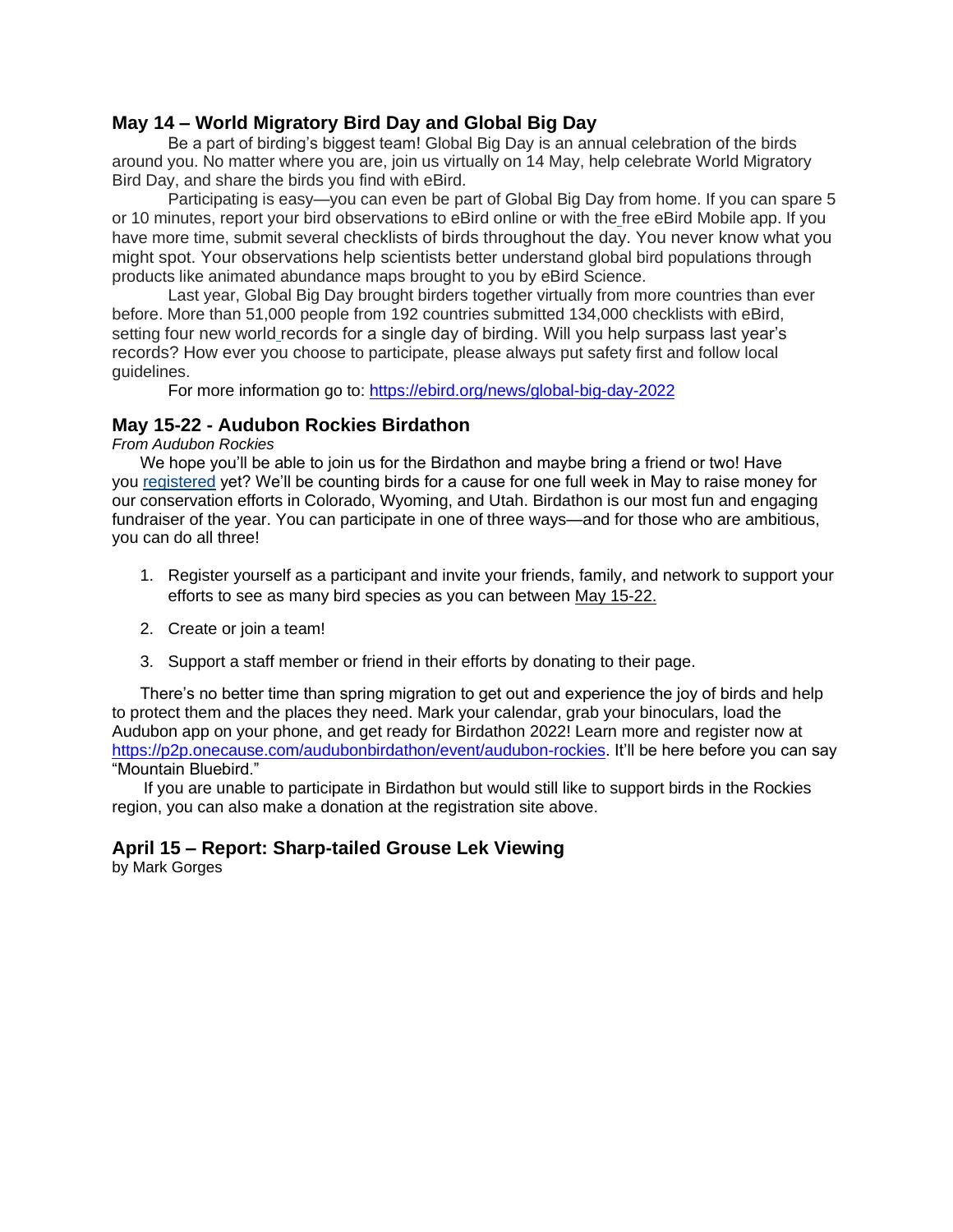It was a cold and windy morning; We had six full vehicles on this trip The first grouse we saw were a few on the tops of power poles.

At the lek site we saw three species: Sharp-tailed Grouse 24 All on the lek site Long-billed Curlew 15 Moving through a ploughed field Western Meadowlark 3 The other birds that we recorded while driving included: Sharp-tailed Grouse Mourning Dove Northern **Harrier** Red-tailed Hawk Northern Flicker American Kestrel Horned Lark Western Meadowlark Red-winged Blackbird



*Grouse at the lek by Mark Gorges*

#### **April 29 – Cheyenne Country Club survey results**

*By Chuck Seniawski* 7:00 AM - 9:15 AM Protocol: Traveling 2.41 mile(s) Checklist Comments: 45 degrees. Calm for first hour, then windy. Art Anderson, Grant Frost, Bill Gerhart, Mark Gorges, Stacey McReynolds, Ray Milczewski, Chuck Seniawski, Pete Sokolosky. Highlights included spotting an American Bittern and a flock of White-faced Ibis, and watching a Red-tailed Hawk harass an adult Bald Eagle. 34 species

Canada Goose 12 Blue-winged Teal 1 Northern Shoveler 1 Mallard 9 Redhead 2 Ring-necked Duck 27 Lesser Scaup 17 Eurasian Collared-Dove 6 Mourning Dove 2 Killdeer 1 Ring-billed Gull 2 California Gull 4 American Bittern 1 Great Blue Heron 2 White-faced Ibis 18 Bald Eagle 1 Swainson's Hawk 1 Red-tailed Hawk 1



Hairy Woodpecker 1 *American Bittern at the Country Club by Mark Gorges*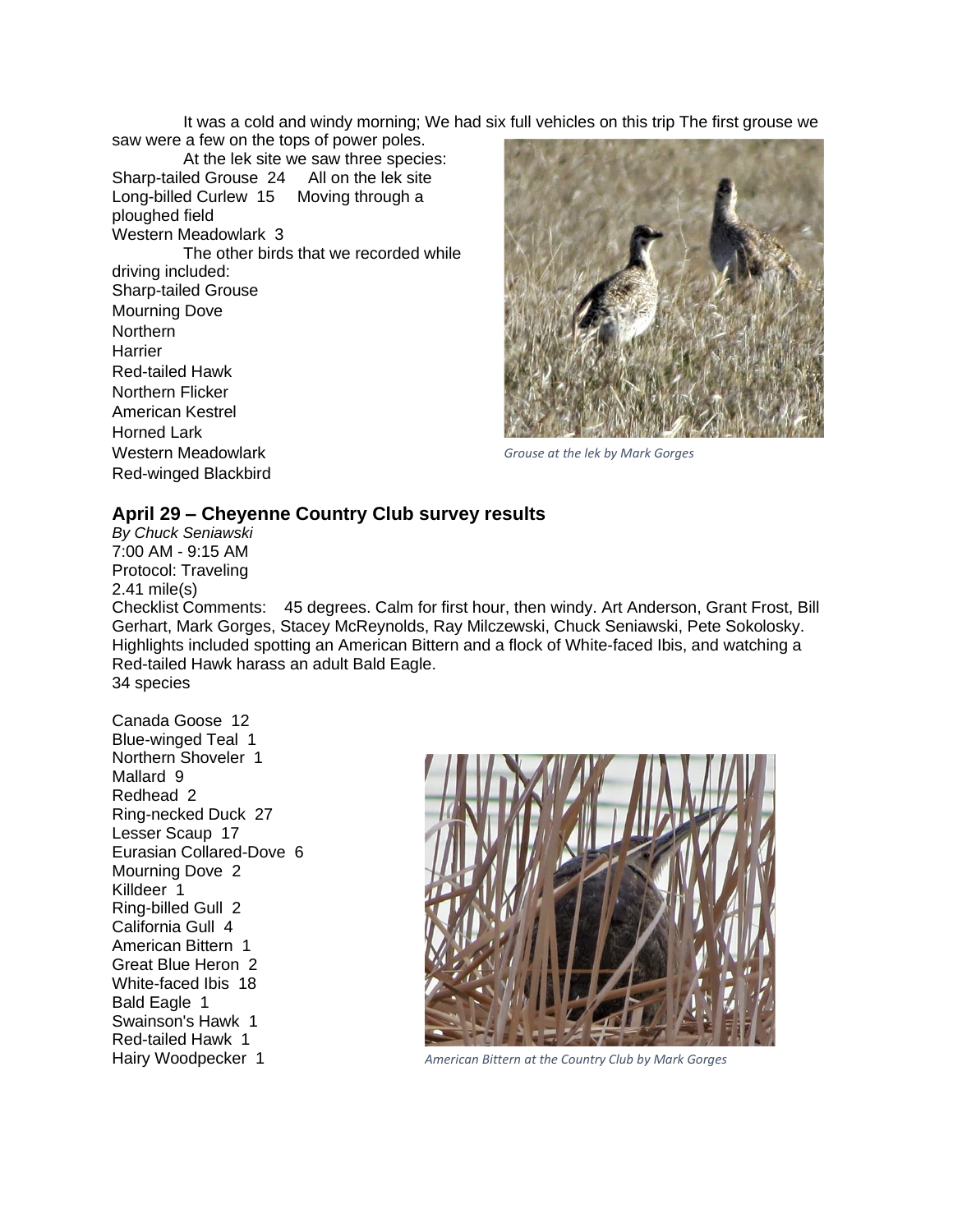Northern Flicker 7 Merlin 1 Black-billed Magpie 6 American Crow 8 Mountain Chickadee 1 Barn Swallow 2 Red-breasted Nuthatch 1 European Starling 6 American Robin 10 House Finch 1 Song Sparrow 1 Lincoln's Sparrow 1 Yellow-headed Blackbird 1 Red-winged Blackbird 13 Common Grackle 6



*White-faced Ibis at the Country Club by Grant Frost*

View this checklist online at <https://ebird.org/checklist/S108370424>

### **April 30 – "Meet the Birds" bird ID Class**

By Mark Gorges

Saturday morning was a little windy, but 10 students came out for the class. We had 50 common local birds to identify and discuss. Breaking those down into groups, we first covered waterfowl, shore birds and wadding birds. Then we went out to the lake to see what was on the water.

Our next group included mostly raptors, scavengers and the blackbird family. After lunch we started on smaller perching birds. Taking a break, we went to see what we could find in the trees. We wrapped up by talking about bird ID resources and showed some examples of what can be found at eBird.org.

Of course, there were discussions about other related birds and questions from the participants. Following is a list of the birds seen in the park by the class.

Canada Goose Mallard American Coot Ring-billed Gull Double-crested Cormorant American White Pelican Black-crowned Night-Heron Northern Flicker American Crow Mountain Chickadee Ruby-crowned Kinglet House Sparrow House Finch Yellow-rumped Warbler

### **April 29-30 - "Bird Photography Using Blinds with Elizabeth Boehm"**

On Friday evening Elizabeth dazzled us with her specular bird photography for nearly two hours. She showed us pictures of the different types of blinds that she uses for her photography: a car blind, a wearable blind, a tent-like popup blind, and a floating blind. Throughout her talk she had bird pictures and stories about her adventures while taking the pictures.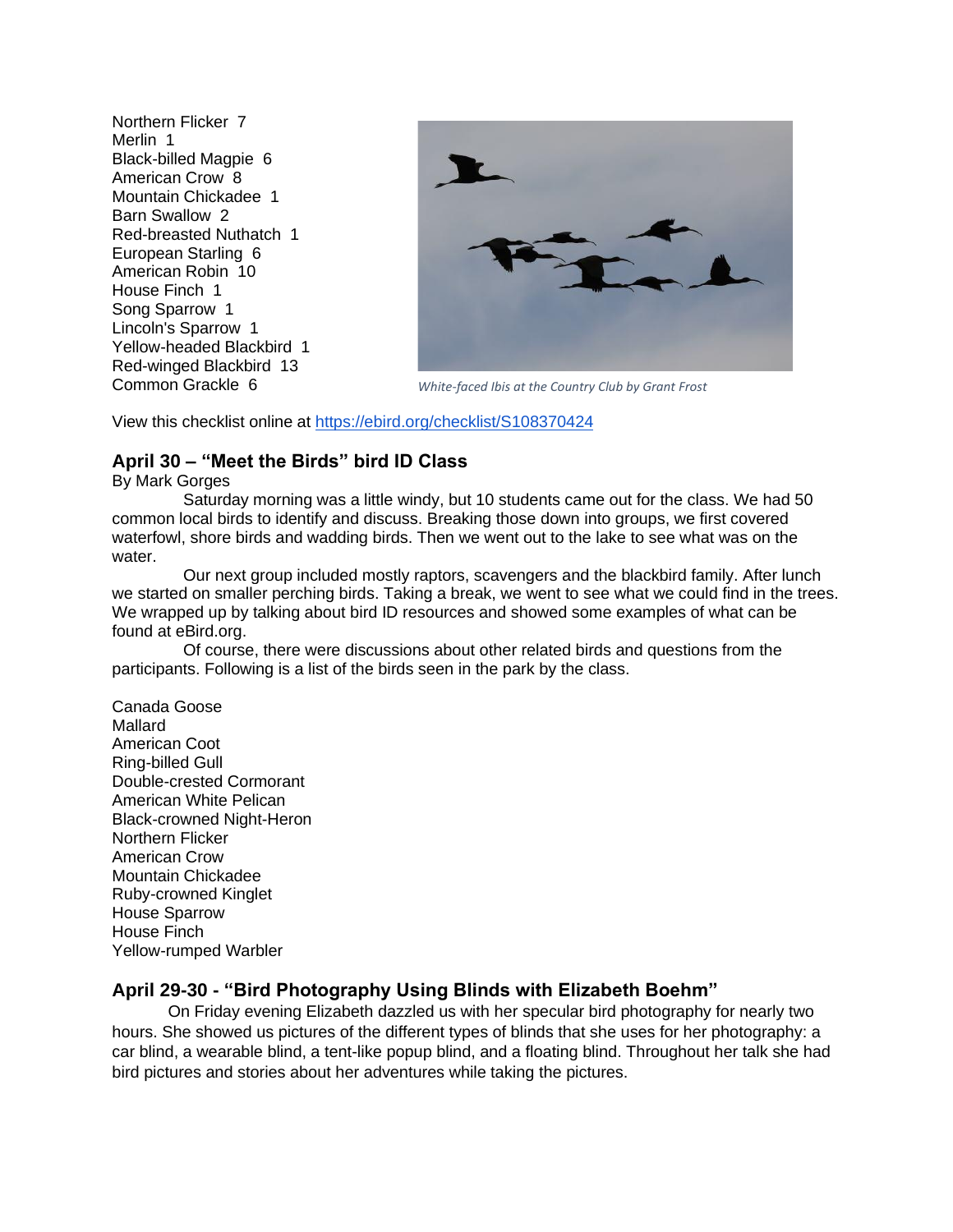Elizabeth emphasized the ethics associated with photographing wildlife. She explained the precautions she takes to avoid disturbing birds so that she is taking photos of her subjects in calm, natural settings.

Early Saturday morning we gathered at the Children's Village at the Botanic Gardens where she demonstrated each of her blinds. Grant Frost volunteered to try out the floating blind in the pond.



*Grant, in waders, trying out the blind. Photos by Mark Gorges*

### **How power production underlies bird problems and other bird news**

*By Barb Gorges*

 Last month you may have read that a subsidiary of NextEra Energy will be paying a hefty fine for killing eagles at its wind developments, including Roundhouse, on the southwest edge of Cheyenne. The company took a big gamble by not applying for an eagle "take" permit. The permit would have required expenditures, but now the company will have to spend money on remediation plus the fines.

 Three years ago, I signed up to be party to the Wyoming Department of Environmental Quality's hearing on Roundhouse, representing Cheyenne Audubon. I still get the occasional registered letter with news about changes to the Roundhouse development plan.

I wasn't surprised to get a call from Ryan Fitzpatrick, my main Roundhouse contact. It sounds like the company may be installing a system to sense raptors approaching wind turbines so the turbines can be shut down before slicing an eagle. That's the system at the Top of the World wind farm. Ironically, bald eagles are increasing in number, however golden eagles are not faring as well.

 Avian influenza reached Wyoming last month, in poultry and wild birds. I've been following the story day by day through my favorite birding institutions, including the National Audubon Society and Cornell Lab of Ornithology. It seems to be travelling with migrating waterfowl, maybe affecting songbirds. It might be a good idea to put away the bird feeders for a while, instead of having to scrub them frequently. We usually take ours down for the summer anyway.

If you find any dead birds, report them to the Wyoming Game and Fish Department. Pick them up the same way you do dog droppings: grasp the bird with your hand gloved in a plastic bag. Then pull the bag carefully inside out over the bird and seal the bag shut.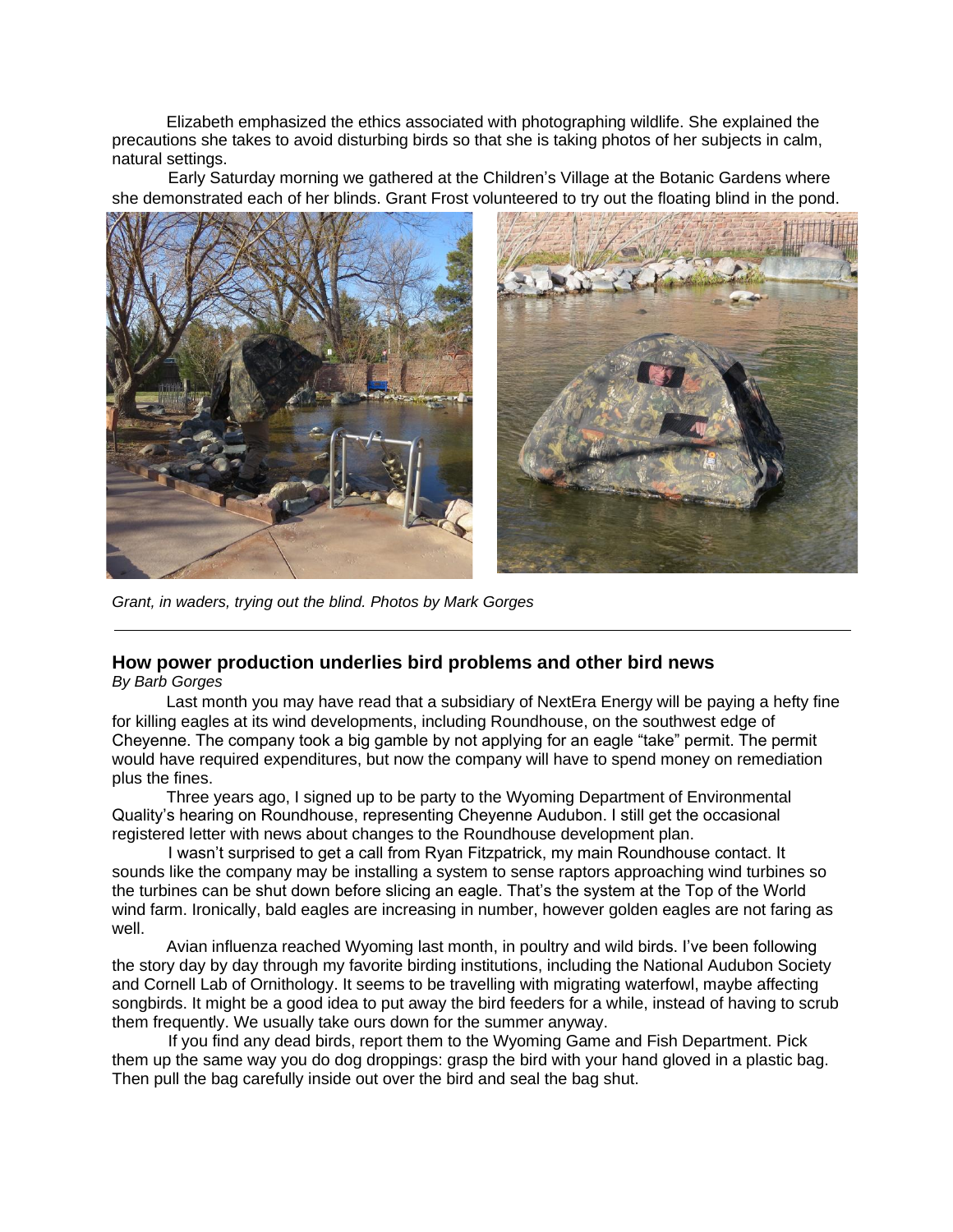I don't know if bird flu is transmissible to cats, but this would be a good time to start keeping your cats indoors so they won't eat dead birds.

 Good news for sage grouse and the diverse group of people who in 2015 worked so hard to come to an agreement on the policies to protect primary habitat areas in Wyoming. The number of oil and gas parcels offered for lease has been reduced on critical sage grouse habitat for the Bureau of Land Management's next sale. There are scads of current leases that are not being drilled so don't blame sage grouse for high gas prices.

 But we really need to drop the conventional use of fossil fuels as soon as possible, not just because it is getting too warm for cute little pikas living on our mountain tops.

Let's consider the cost of air pollution to humans. It isn't healthy to breathe emissions from tailpipes and smokestacks or smoke from the increasingly frequent wildfires attributed to warming climate.

There's wildfire destruction itself. I saw concrete examples recently while driving to Louisville, Colorado. On one side of four-lane-wide Dillon Road there is a very nice residential area that burned down to the concrete foundations that are now shaded by dead black trees. The houses on the other side of the street are safe, so far.

 Mark's and my sons are doing their part for fighting climate change. Both drive electric cars. We plan to follow suit as soon as we need to replace a car.

 Going electric is only going to help birds if the source of the power doesn't produce climatewarming pollution or slice them with turbine blades or cover grasslands and deserts with solar panels. To me, it looks like the most harmless alternative is solar panels on existing infrastructure. There's a million square feet of roof on our Lowe's distribution center. There's a nearly quarter-milelong, south-facing wall on the new eastside Microsoft installation. Could Cheyenne be forward thinking enough to write building codes that require buildings to produce power?

 These are my daydreams this spring as I watch my first flock of white-crowned sparrows flit from shrub to shrub along Crow Creek on its way to the mountains to nest.

 May 21 is the Cheyenne Big Day Bird Count and once again Cheyenne Audubon, [www.CheyenneAudubon.org,](http://www.cheyenneaudubon.org/) will document the diversity of avian migration for the scientific record. Think about joining us. Someday, someone will examine our records, hopefully documenting increasing diversity here on out as we get a handle on our power problem.

Barb Gorges is the author of "Cheyenne Birds by the Month," [www.YuccaRoadPress.com.](http://www.yuccaroadpress.com/) Her previous columns are at [http://cheyennebirdbanter.wordpress.com.](http://cheyennebirdbanter.wordpress.com/) Contact her at [bgorges4@msn.com.](https://webmailb.juno.com/webmail/new/5?session_redirect=true&userinfo=70b6f59402effea0de4196f98a9e6457&count=1646076306&cf=sp&randid=1574463213)

.